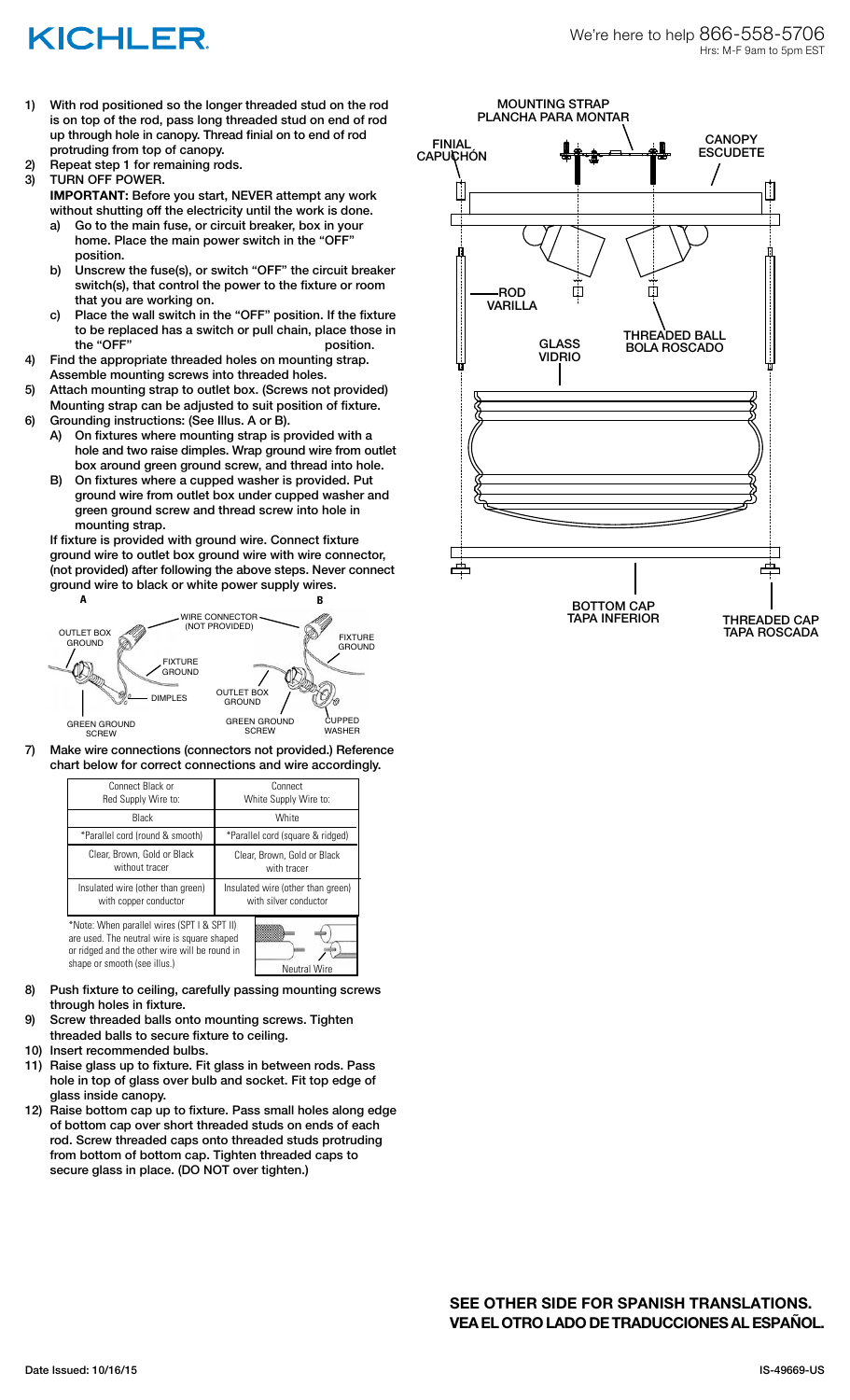## KICHLER

1) Con la varilla posicionada de tal manera que el espárrago roscado más largo en la varilla está en la parte superior de la varilla, pase el espárrago roscado largo en el extremo de la varilla hacia arriba a través del agujero en el escudete. Enrosque el capuchón en el extremo de la varilla que sobresale desde la parte superior del escudete.

Repita el paso 1 para las varillas restantes.

- 3) APAGAR LA ALIMENTACIÓN DE ENERGIE ELÈTRICA. **IMPORTANTE:** Antes de comenzar, NUNCA trate de trabajar sin antes desconectar la corriente hasta que el trabajo se termine.
	- a) Vaya a la caja principal de fusibles, o interruptor o caja de circuitos de su casa. Coloque el interruptor de la corriente principal en posición de apagado "OFF".
	- b) Desatornille el (los) fusible (s), o coloque el interruptor o interruptores del breaker en posición de apagado "OFF", que controla (n) la corriente hacia el artefacto o habitación donde está trabajando.
	- c) Coloque el interruptor de pared en posición de apagado "OFF". Si el artefacto que se va a reemplazar tiene un interruptor o cadena que se jala, colóquelos en la posición de apagado "OFF".
- 4) Encuentre los agujeros roscados apropiados en la abrazadera de montaje. Monte los tornillos de montaje en los agujeros roscados.
- 5) Acople la abrazadera de montaje a la caja de salida. (No se provee tornillos). La abrazadera de montaje se puede ajustar para acomodar la posición del artefacto.
- 6) Instrucciones de conexión a tierra (Vea la ilustración A o B) A) En artefactos donde se provee la abrazadera de montaje con un agujero y dos depresiones onduladas: Envuelva el alambre de tierra de la caja de salida alrededor
	- del tornillo de tierra verde y rosque en el agujero. B) En artefactos donde se provee una arandela cóncava. Acople el alambre de tierra de la caja de salida debajo de la arandela cóncava y del tornillo de tierra verde, y rosque el tornillo en la abrazadera de montaje.

Si el artefacto está provisto con alambre de tierra: Conecte el alambre de tierra del artefacto con el alambre de tierra de la caja de salida con un conector de alambre. (No se provee.)<br>A



7) Haga las conexiones de alambres (No se provee conectores). Vea la tabla de referencia de abajo para las conexiones correctas y los alambres correspondientes.

| Conectar el alambre de<br>suministro negro o rojo al                                                                                                                                         | Conectar el alambre de<br>suministro blanco al                  |
|----------------------------------------------------------------------------------------------------------------------------------------------------------------------------------------------|-----------------------------------------------------------------|
| Negro                                                                                                                                                                                        | Blanco                                                          |
| *Cordon paralelo (redondo y liso)                                                                                                                                                            | *Cordon paralelo (cuadrado y estriado)                          |
| Claro, marrón, amarillio o negro<br>sin hebra identificadora                                                                                                                                 | Claro, marrón, amarillio o negro<br>con hebra identificadora    |
| Alambre aislado (diferente del verde)<br>con conductor de cobre                                                                                                                              | Alambre aislado (diferente del<br>verde) con conductor de plata |
| *Nota: Cuando se utiliza alambre paralelo<br>(SPT I y SPT II). El alambre neutro es de forma<br>cuadrada o estriada y el otro alambre será de<br>forma redonda o lisa. (Vea la ilustracíón). | <b>Hilo Neutral</b>                                             |

- 8) Empuje el artefacto al cielo raso pasando cuidadosamente los tornillos de montaje a través de los agujeros en el artefacto.
- 9) Atornille las bolas roscadas en los tornillos de montaje. Ariete las bolas roscadas para sujetar el artefacto a la techo.
- 10) Inserte la bombilla recomendada.
- 11) Eleve el vidrio hacia el artefacto. Ajuste el vidrio entre las varillas. Pase el agujero en la parte superior del vidrio sobre la bombilla o foco y el portalámparas. Ajuste el borde del vidrio en el interior del escudete.
- 12) Eleve la tapa inferior hacia el artefacto. Pase los agujeros pequeños a lo largo del borde de la tapa inferior sobre los espárragos roscados cortos en los extremos de cada varilla. Atornille las tapas roscadas sobre los espárragos roscados que sobresalen desde la parte inferior en la tapa inferior. Apriete las tapas roscadas para asegurar al vidrio en su lugar. (NO apriete demasiado).



**SEE OTHER SIDE FOR ENGLISH TRANSLATIONS. VEA EL OTRO LADO DE TRADUCCIONES AL INGLÉS.**